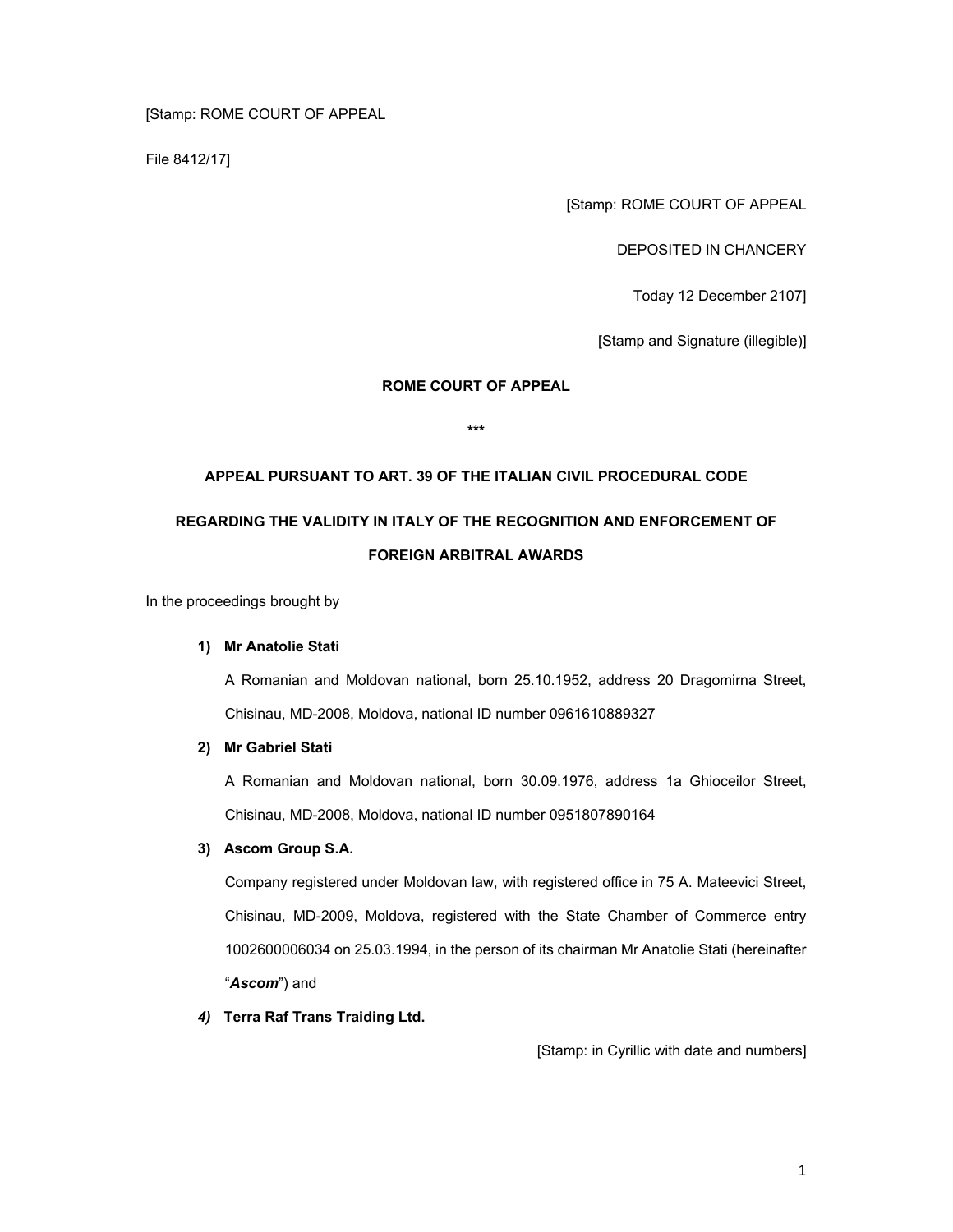a company incorporated under the law of Gibraltar, with registered offices at 13/1 Line Wall Road, Gibraltar, registered in the Companies Register of the United Kingdom in the Overseas Territory of Gibraltar on 01.03.1999 at entry 68-69, in the name of its manager Mr Anatolie Stati (hereinafter "*Terra Raf*")

#### *-Appellants*-

all represented and defended by Mess.rs Michelangelo Cicogna (tax code CCGMHL69L19FG205F, PEC Michelangelo.cocogna@cert.ordineavvocatimilano.it), Silvia Doria (tax code DROSLV71H67F205D, PEC avvsilviadoria@milano.pecavvocati.it) Chiara Caliandro (tax code CLNCHR84P60C424X, PEC chiara.caliandro@milano.pecavvocati.it) and Prof. Raffaella Muroni (tax code MRNRFL71R61B300H, PEC raffaella.muroni@milano.pecavvocati.it) based in Milan, and by Andrew Garnett Paton (tax code PTNNRW55R31Z700B, PEC andrewgarnettpaton@ordineavvocatidiroma) based in Rome, as regards Anatolie Stati and Ascom Group S.A., by virtue of special power of attorney to the proceedings certified before the Notary Natalia Izdebschi (file 5851) on 16.11.2017, complete with apostilles (as per The Hague Convention of 05.10.1961) from the Ministry of Justice on 17.11.2017, and as regards Gabriel Stati by virtue of the special power of attorney to the proceedings certified before the Notary Natalia Izdebschi (file 5851) on 17.11.2017, complete with apostilles on the same date from the Ministry of Justice, and as regards Terra Raf Trans Traiding Limited by virtue of special attorney to the proceedings certified before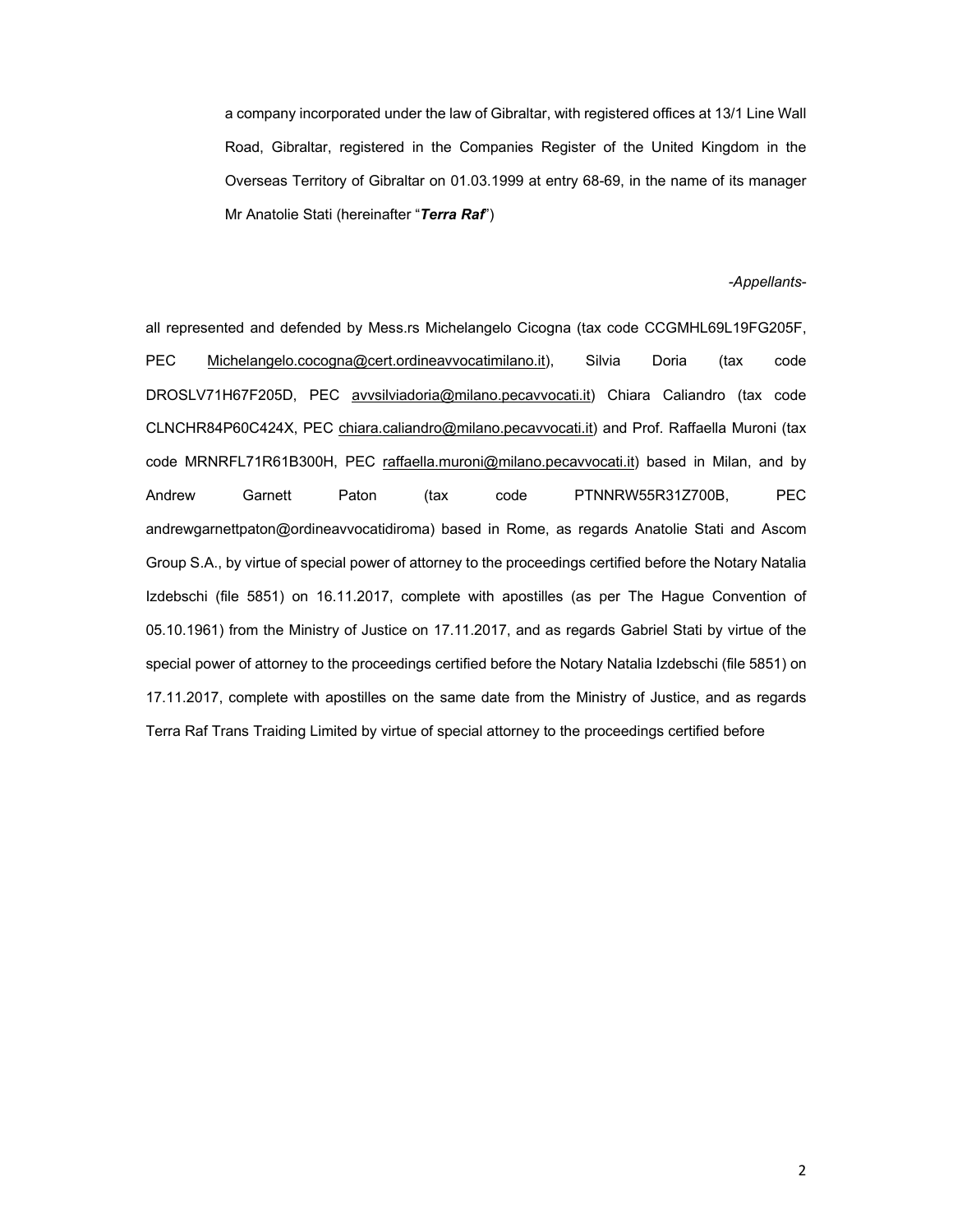the Notary Natalia Izdebschi (file 5924) on 22.11.2017, complete with apostilles from the Ministry of Justice dated 24.11.2017 (all submitted in the evidence), who hereby state their wish to receive all notifications (including via fax) on the following numbers 02-72554700 and 06-8091544 or the PEC addresses as above, with address for service c/o the lawyers referred to above in Rome, Via Vincenzo Bellini 24

#### WHEREAS

- 1. At the end of the 1990s the Appellants began to assess investment opportunities for natural gas and oil in the Republic of Kazakhstan **("RKZ"),** which, not least for the purposes of benefiting from investments by foreign subjects, signed the Energy Charter Treaty (**"E.C. Treaty", Exhibits 1, 1-bis**) on 17 December 1994, coming into force on 16 April 1998.
- 2. This EC Treaty specifically establishes *"…a legal framework for the promotion of long-term cooperation in the energy sector, based on complementarity and mutual advantages, in accordance with the principles of the Charter…*" (Art. 2, EC Treaty). The EC Treaty governs the behaviour that the states benefitting from foreign investments should avoid, whether directly or indirectly, insofar as they would be prejudicial to the founding principles of the Treaty, in particular as regards equality and parity of treatment by foreign investors in a foreign state.
- 3. In the event of such principles being violated, Part V of the EC Treaty provides for a uniform system for the independent resolution of disputes arising between investors ("*physical persons*"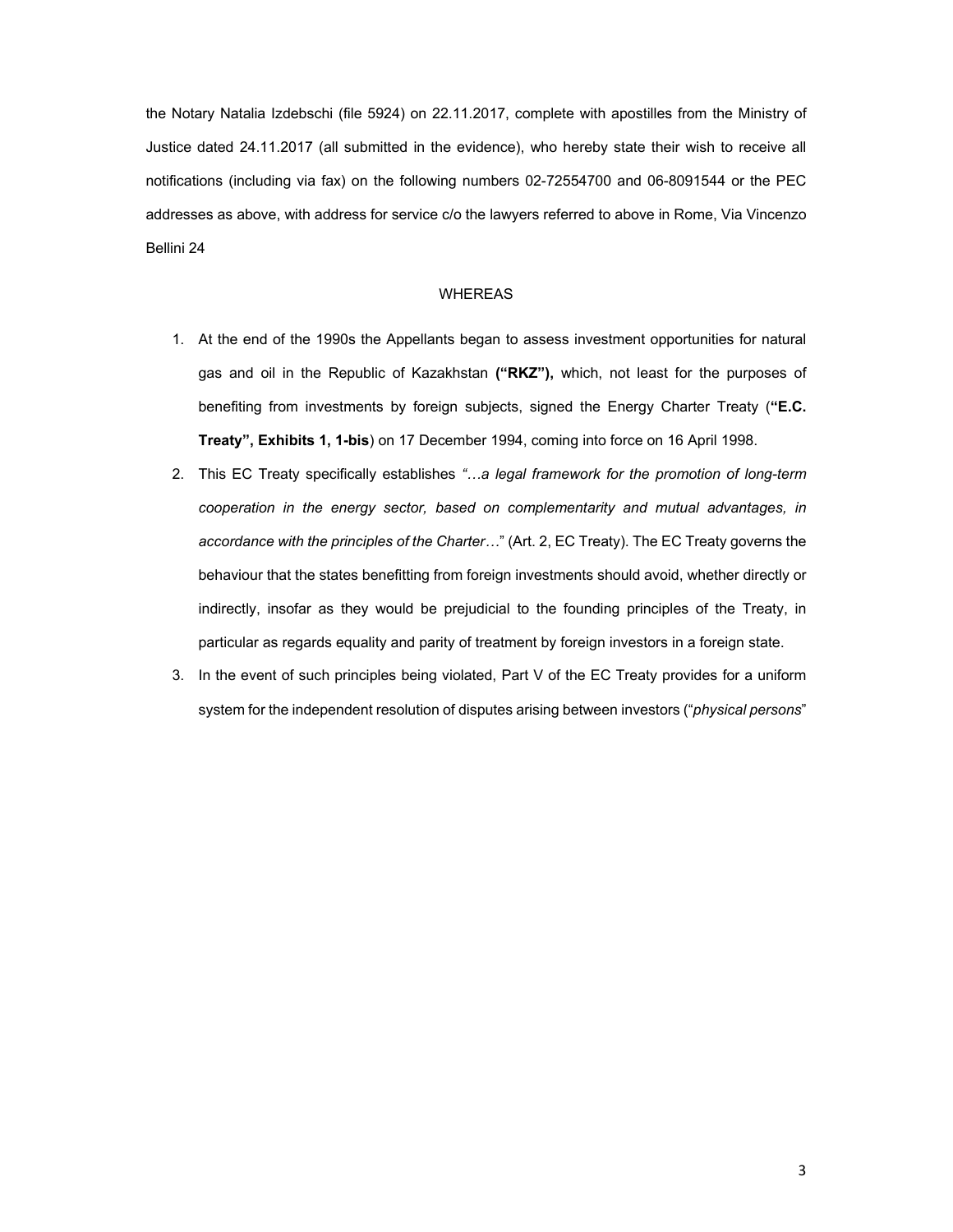or "*companies*" – qv EC Treaty art. 1.7) and states who are signatory to the Treaty. More specifically, EC Treaty art. 26, entitled "*Resolution of disputes between an Investor and a Contractor"*, states that investor and participating country should first try to come to an amicable agreement of the dispute (EC Treaty art. 26) and in the event of failure to reach agreement after three months they can either: *(a)* refer the matter to the courts or tribunals of the signatory state, *(b)* follow the procedure agreed between the parties, or (c) resolve the matter through international arbitration (EC Treaty, art. 26.2).

*the investor concerned may seek resolution of the dispute in one of the following ways:* 

*a) by the courts or tribunals of the contractor state;* 

*c) in accordance with the following paragraphs of this article.* 

*3) a) With the sole exception of the provisions of sub-sections b) and c) each party to the agreement agrees unconditionally to refer the dispute to arbitration or to international conciliation pursuant to the provisions of this article.* 

*b) i) The contractors listed in the ID attachment shall not give their unconditional agreement when the investor has previously referred the dispute for arbitration pursuant to paragraph 2a) and b)* 

*ii)* In the interests of transparency, every contractor listed in the ID attachment shall send the Secretariat *written communication of its policies, practices and conditions in this regard, no later than the date of lodging their document of ratification, acceptance or approval, pursuant to art. 39 or the lodging of their document of adhesion, pursuant to art.41.* 

- *d) A contractor listed in the ID attachment 1a shall not give unconditional acceptance of a dispute arising from the last sentence of art. 10, paragraph 1.*
- *4. When an investor chooses to refer the dispute for resolution as per paragraph 2c, they must also give written notice of their consent for the dispute to be referred to:* 
	- *a) i) the International Centre for the Settlement of Investment Disputes, set up in accordance with the Convention for the resolution of disputes regarding disputes between states and subjects of other states, opened for signing in Washington on 18 March 1965 (hereinafter*

*<sup>1</sup>Art, 26 states the following: "…1. Disputes between a contractor regarding alleged violations of an obligation pursuant to Part III on the one hand, and an investor on the other regarding their investment in the area of the former, should where possible be resolved amicably.* 

*<sup>2.</sup> Where such disputes cannot be resolved in accordance with paragraph 1 within three months from the date one of the parties to the dispute sought an amicable solution,* 

*b) in accordance with whatever previously agreed procedure may be in place for the resolution of disputes;*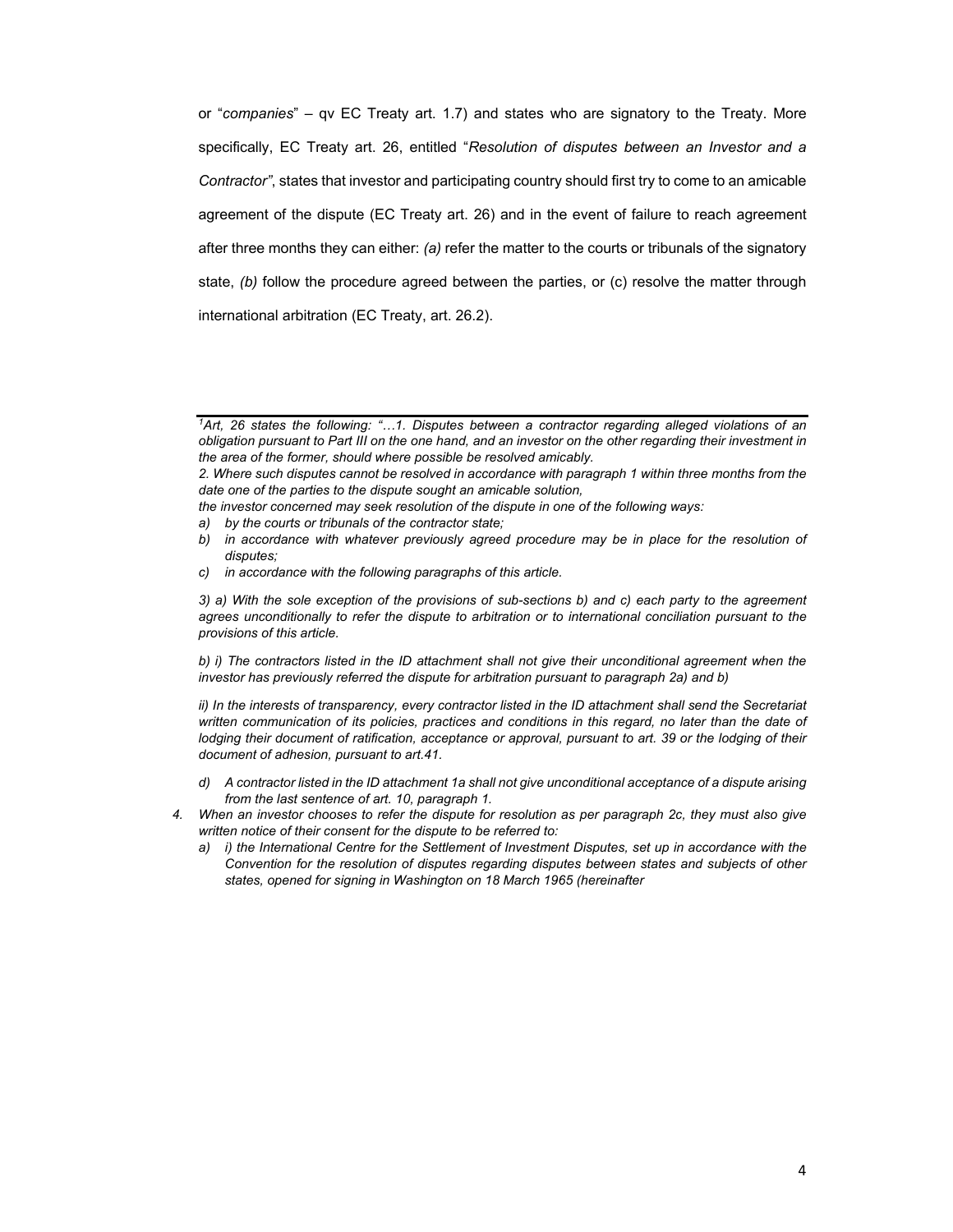4. In particular, as regards consent to the arbitration procedure by the contractor state, the EC Treaty refers specifically to *"…ii) a "written agreement" in accordance with art. II of the United Nations Convention on the recognition and execution of foreign arbitration rulings, New York, 10 June 1958…*"

(qv EC Treaty art. 26,5)

5. In the light of the signing of the EC Treaty and its coming into force, and thus on the acceptance

*as the "ICSID Convention", if the investor and the contractor in the dispute are both signatories of the ICSID Convention, or* 

*ii) the International Centre for the settlement of investment disputes, set up in accordance with the Convention as per sub-section a) i) pursuant to the regulations governing the additional service for the management of proceedings by the Centre's Secretariat, hereinafter 'Supplementary Service Regulations' if the investor or contractor involved in the dispute, but not both, is a signatory to the ICSID Convention:* 

- *b) a sole arbitrator or ad hoc arbitration tribunal set up in accordance with the arbitration regulations of the United Nations Commission on International Trade Law (hereinafter "UNCITRAL"; or*
- *c) arbitration proceedings by the Arbitration Institute of the Stockholm Chamber of Commerce.*

*5 a) For the consent as per paragraph 3, together with the investigator's written consent pursuant to paragraph 4, the following requisite is significant:* 

*i)* written consent by the parties to a dispute as per part II of the ICSID Convention and Supplementary *Service Regulations; and* 

*ii) a 'written agreement' pursuant to article II of the United Nations Convention on the Recognition and Enforcement of Foreign Arbitral Awards, New York, 10 June 1958, hereinafter "New York Convention".* 

iii) "written agreement between the parties to a contract" pursuant to art. 1 of the UNICTRAL arbitral *regulations.* 

*b) Any arbitration as per the present article shall take place, at the request of any party to the dispute, in a state which is signatory to the New York Convention. The claims submitted to arbitration are deemed to have arisen from a commercial relationship or operation as per article 1 of the Convention.* 

*6. A tribunal established pursuant to paragraph 4 shall rule on the questions in dispute pursuant to this Treaty and the relevant regulations and principles of international law.* 

*7. An investor other than a physical person who is a national of a contracting party in the dispute at the time of the written consent as per paragraph 4 and who, before the dispute arising between them and said contractor, is regulated by investors of another contractor, is considered, pursuant to art. 25, paragraph 2b of the ICSID Convention, as a "citizen of another contractor state" and pursuant to article 1, paragraph 6 of the Supplementary Service Regulations, is deemed "citizen of another state".* 

*8. The arbitral award, which may include interest charges, cannot be appealed against and is binding on the parties to the dispute. An arbitral award relating to action by a local authority or institution of the contractor state in the dispute shall determine that the contractor can pay financial damages in lieu of any other remedy allowed. Every*  contractor shall ensure prompt execution of the ruling and shall adopt measures for the enforcement of the arbitral *award on their resp*ec*tive territory.* (our emphasis)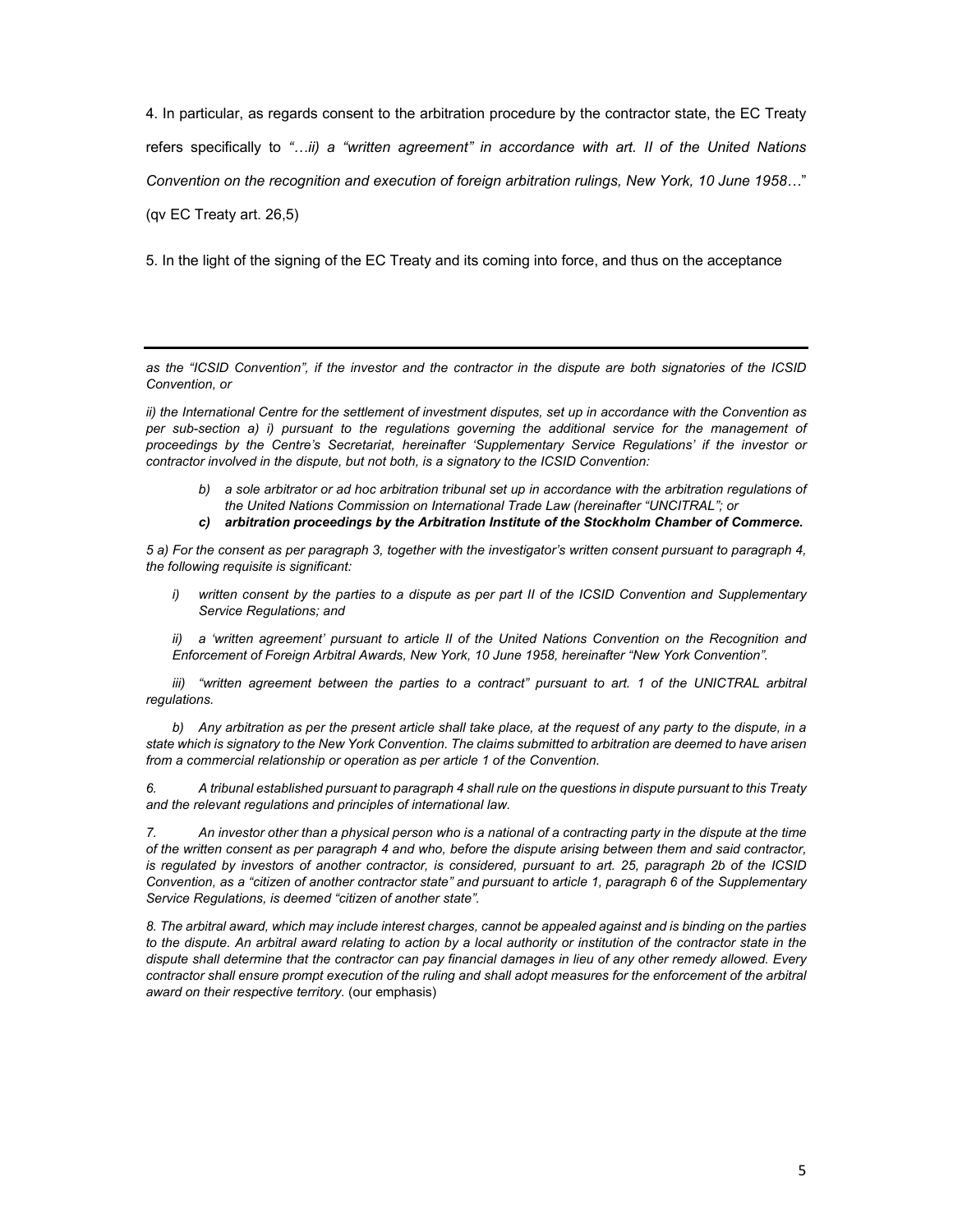by RKZ of the commitments contained therein, between 2000 and 2009 the Appellants<sup>2</sup> invested over a billion dollars in RKZ related to feasibility studies, exploration, plant construction and operation, pipelines for oil, natural gas and LPG.

6. Despite these investments bringing RKZ undoubted and massive benefits both in economic and employment terms, RKZ behaved in an intimidating manner towards the Appellants which was prejudicial to their economic interests, demonstrating total disdain and breaching international laws safeguarding foreign investments as per the provisions of the aforementioned EC Treaty.

7. On 26 July 2010, with every attempt at amicable resolution of the complex dispute having failed, the Appellants, in accordance with the provisions of *sub* point 3, they applied for arbitration against RKZ with the Stockholm Chamber of Commerce ("**SCC**") Institute of Arbitration, one of the arbitration tribunals specifically referred to in art. 26.4c of the EC Treaty, with the arbitration ruling to be given in Stockholm. The SCC accordingly initiated arbitration proceedings ref. 116/2010, and once the tribunal had been nominated, RKZ duly agreed to the arbitration while exercising the right of defence.

8. After lengthy and thorough proceedings, on 19 December 2013 the arbitration Tribunal issued its arbitral award ("**Arbitral Award**"), which is submitted with apostilles, as well in copy certified by Natalia

*2Also via the companies Kaspolmunay LLP ("KPM") and Tolkynneftygaz LLP ("TNG") registered under Kazakh law and affiliated to the Appellants and indirectly owned by them, active in the oil and gas sector.*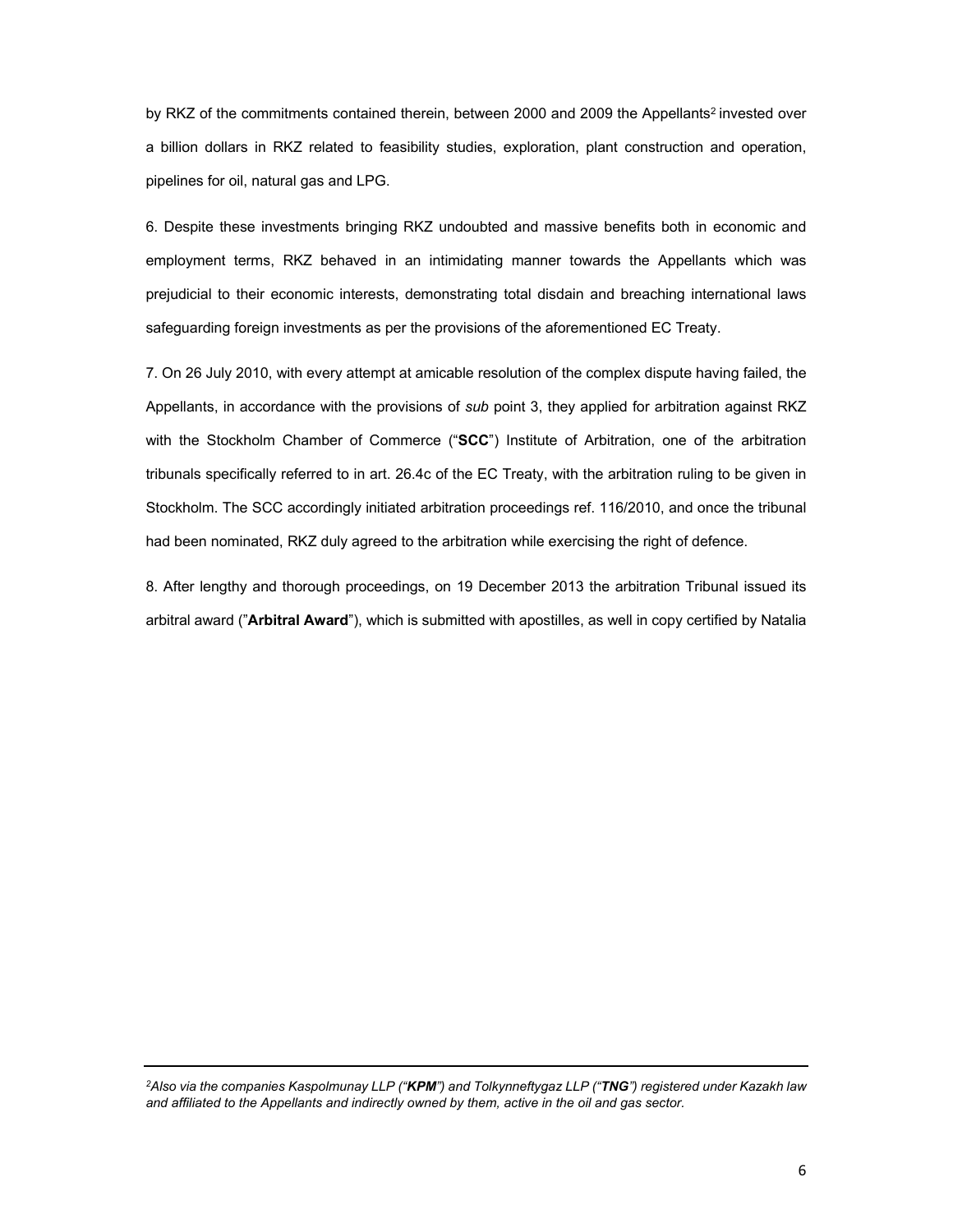Petrik of the SCC Institute of Arbitration, together with the relevant sworn translation and sworn copy of the same, further certified by the Notary Cortucci in Milan (**Exhibit 2, 2 bis, 2 ter**)

9. In particular, with the above-mentioned Arbitral Award, the Arbitration Tribunal, having ascertained, among other things, the grave violation by RKZ of art. 10 of the EC Treaty, regarding the fair and equal treatment of investors, in granting the demands submitted by the Appellants, ruled as follows:

*"…1. The Respondent has acted in violation of its obligations pursuant to Energy Charter Treaty regarding the investments of the Plaintiffs.* 

*2. Subtracting the sub-total of debts (US\$ 10,444,899.00) from the sub-total of damages owed (US\$ 508,130,000.00) the Tribunal rules that the Respondent shall pay the Plaintiffs the net sum of US\$ 497,685,101.00* 

*3. The Respondent shall pay the Plaintiffs said net amount plus interest, based on the US Treasury Bond 6-month rate calculated from 30 April 2009 until payment is made, with half-yearly capitalisation.* 

*4. Regarding the costs of the Arbitration, the Tribunal rules as follows:* 

 *4.1 Of the costs of arbitration determined by the Stockholm Chamber of Commerce (SCC) Institute of Arbitration, ¾ will be borne by the Respondent and ¼ by the Plaintiffs. Said arbitration costs will be deducted from the advances paid by the parties to the SCC.*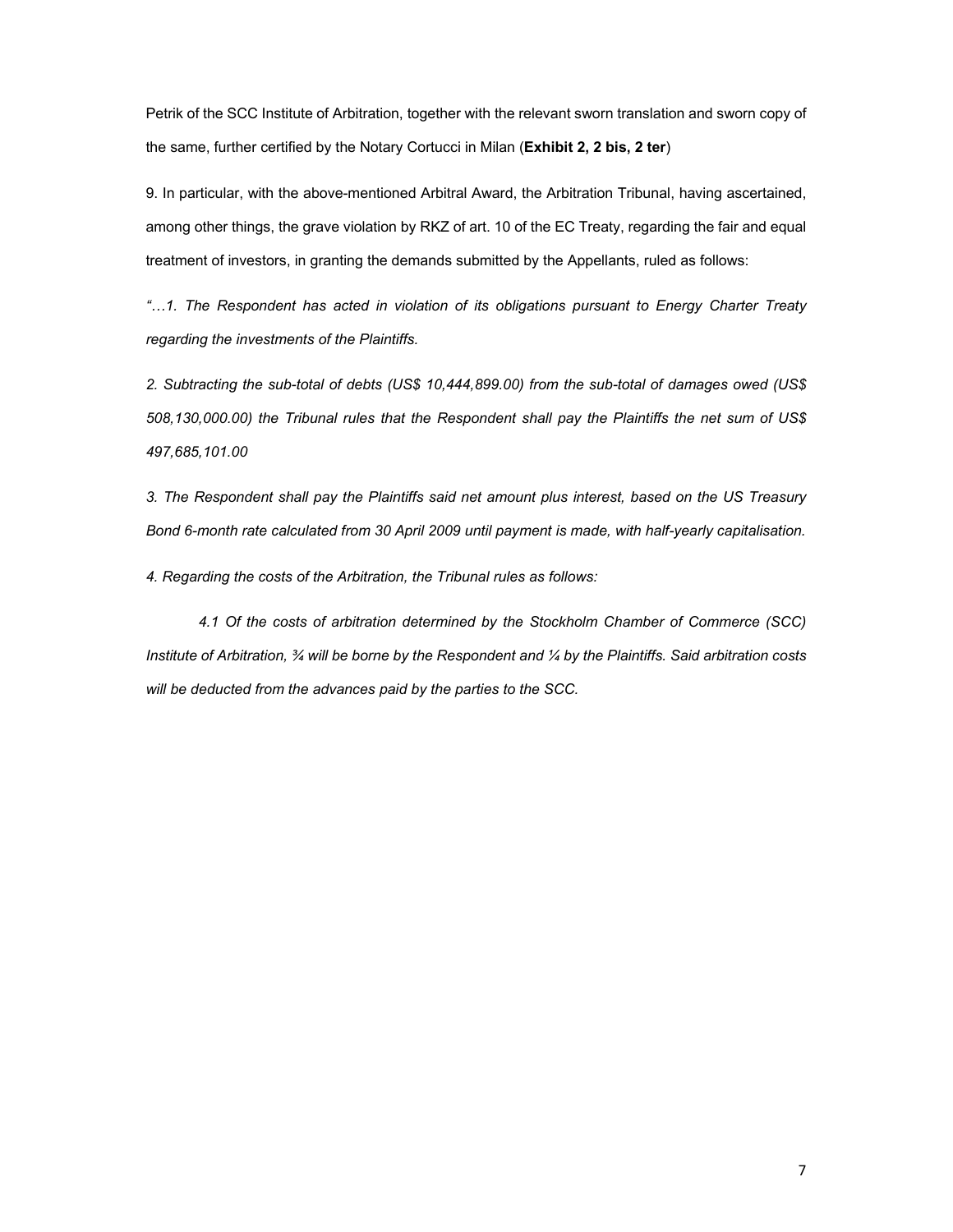- *4.2. The Respondent shall further pay 50% of the Plaintiffs' legal costs, amounting to US\$ 8,975,496.40*
- *5. All other demands are rejected. Arbitration ruling given in Stockholm, Sweden"*

(qv Exhibit 2 ter, page 414).

10. On 10 January 2014, the Appellants, through their Counsel, urged RKZ to make the payment as per the Arbitral Award, but received no reply (**Exhibits 3, 3 bis**)

11. On 17 January 2014, the Arbitral Award was corrected through an addendum ("**Addendum**"), which is submitted together with the Arbitral Award, with apostille in copy certified by Natalia Petrik of the SCC Institute of Arbitration, on 13 November 2017, together with sworn translation, together with the Arbitral Award with apostille and likewise with sworn translation, in copy further certified by the Notary Cortucci of Milan (qv **Exhibits 2 bis, 2 ter**).

12. The content of the Addendum concerns clarification as to the costs of the proceedings, setting out as follows:

*"4.01 The parties are jointly liable for the payment of the costs of the arbitration.* 

*4.02 The costs of the arbitration are determined as follows:* 

*Tribunal Chairman: €400,000.00 fee plus expenses totalling €80,903.13*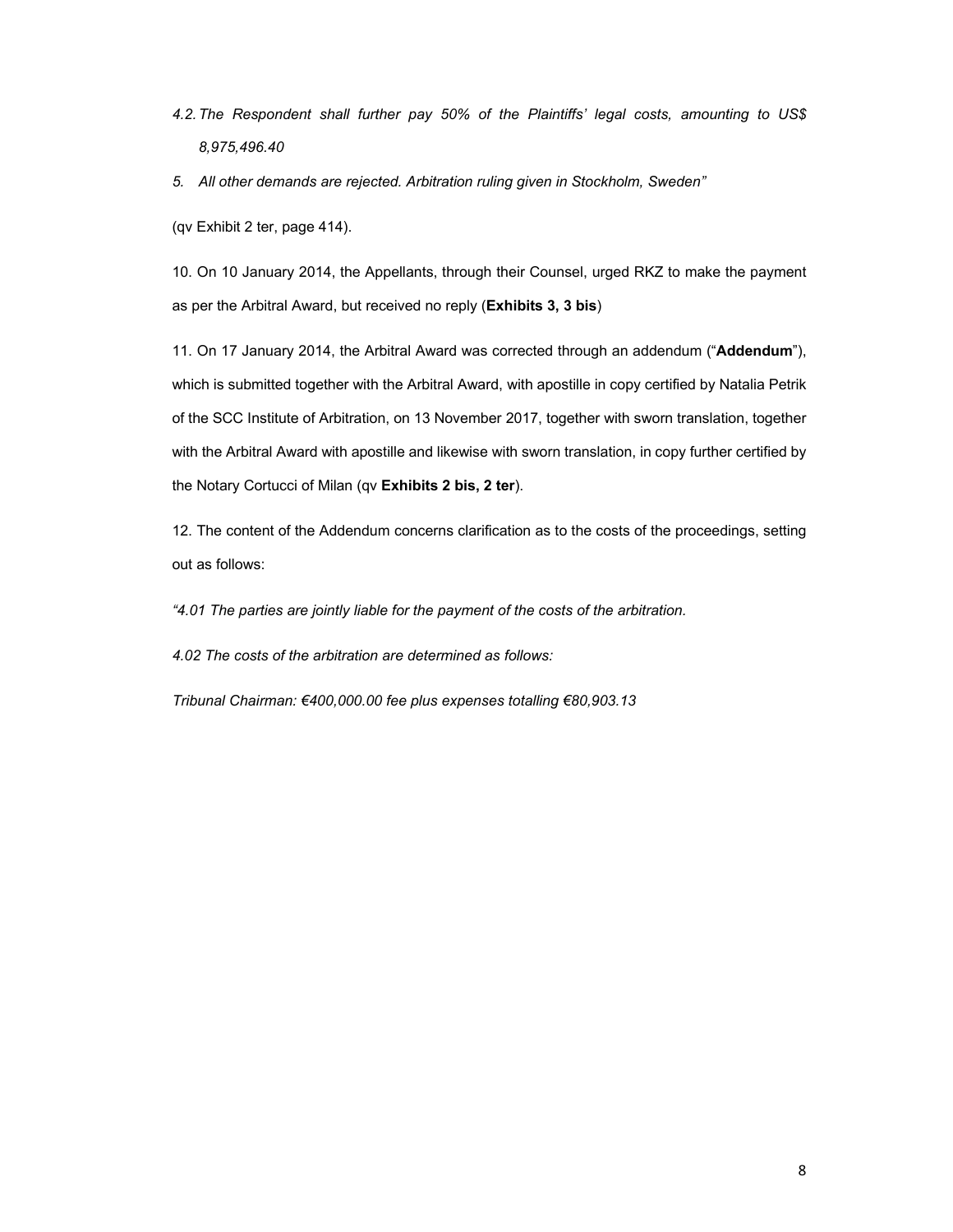*Arbitration Panel Member Haigh : €240,000.00 fee plus expenses totalling €33,357.61 Arbitration Panel Member Lebedev: €240,000.00 fee plus expenses totalling €15,210.24 SCC Administration Fees total €60,000.00* 

*4.03 The parties may appeal against the arbitral award as regards the ruling on the fee/s to the arbitrator/s within three months from the date of receipt of the arbitral award. Any appeal must be lodged with the Stockholm District Court, Sweden.* 

*Paragraphs 4.1 and 4.2 of the Rulings remain unamended…"* (qv Exhibit 2 ter, page 2)

13. On 18 February 2014 the Appellants, through their Counsel, again urged RKZ to comply with the ruling in the Arbitral Award and Addendum, emphasising that the EC Treaty set out the obligation of prompt execution of the arbitral rulings, pursuant to art. 26.8 of the Treaty3 (**Exhibits 4, 4 bis**). Again this communication was met with no reply.

14. RKZ appealed against the Arbitral Award at the Stockholm Court of Appeal ("Svea") asking that the award be declared invalid or that it be revoked on the grounds of countless suppositions and

*<sup>3</sup> Article 26.8 of the EC Treaty states in the final paragraph that "Each Contracting Party shall carryout without delay any such award and shall make provision for the effective enforcement in its Area of such awards…" (in the Italian version"…Ciascuna Parte Contraente dovra' eseguire senza ritrado ogni predetta decisione arbitrale e dovra' provvedere all'effettiva esecuzione di dette decisioni arbitrali nel suo Territorio...")*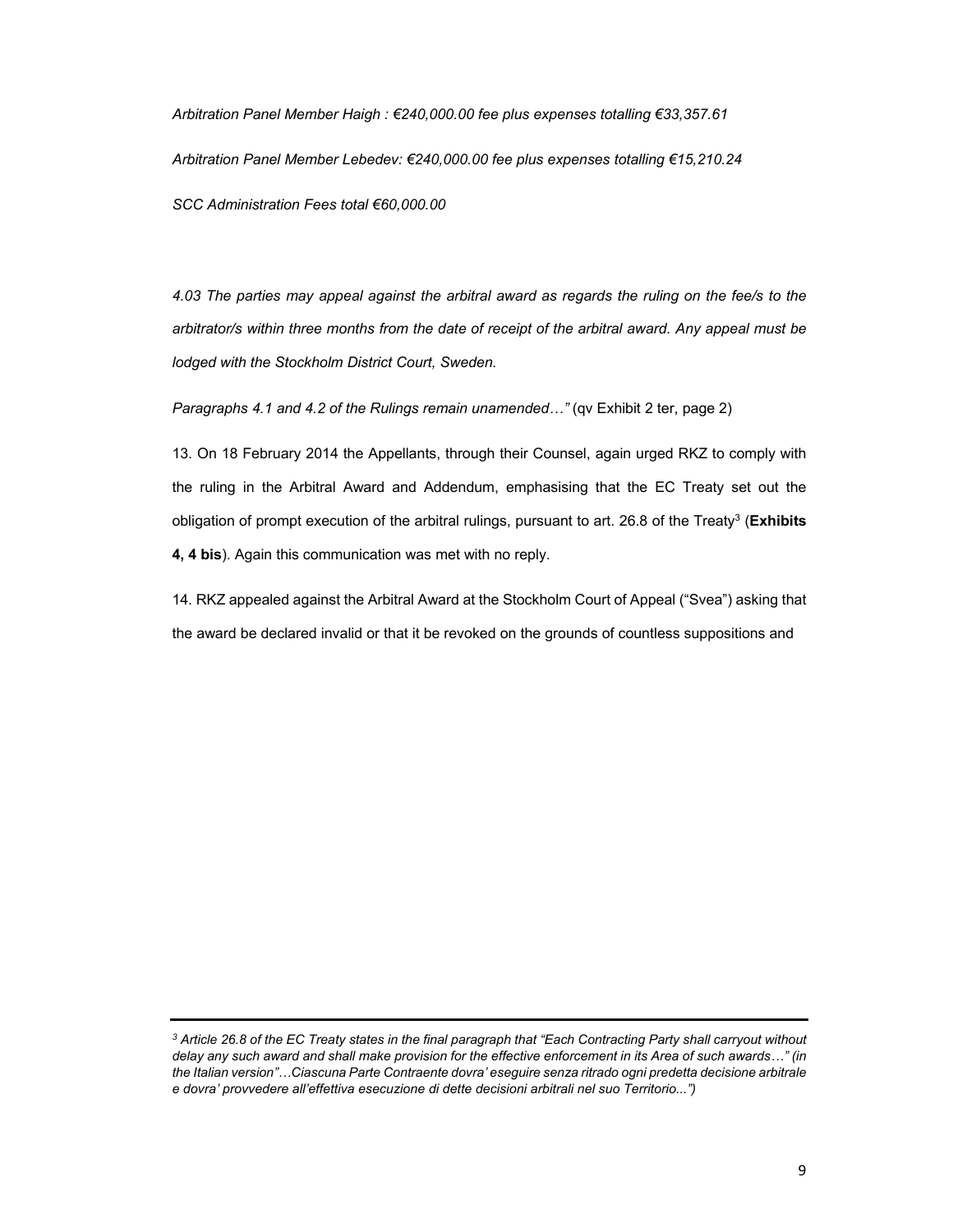deficiencies - to give a few examples – breach of public order, fraudulent behaviour, corruption, invalidity of the arbitral award on the grounds of failure to allow enough time to reach an amicable settlement (qv EC Treaty art. 26.2), irregular constitution of the arbitration panel, excessive mandate of the arbitrators and irregularities ion the legal proceedings in evaluating the evidence. On 9 December 2016, the Court of Appeal rejected all of RKZ's demands and wholly reconfirmed the elements of the Arbitral Award and Addendum (**"Svea Ruling"4, Exhibits 5, 5 bis, 5 ter**), clarifying that the Svea Ruling could not be appealed (qv Exhibit 5, page 75), and further ordering RKZ to pay the Appellants' legal costs.

15. On 15 December 2016, Counsel for the Appellants once again urged RKZ to make the payments as per the Arbitral Award and Addendum, as well as paying the legal costs as per the Svea Ruling (**Exhibits 6, 6 bis**). This communication met with no response.

16. Despite the Svea Ruling being final, RKZ decided to lodge a direct appeal against the Svea Ruling to Sweden's Supreme Court on the grounds that the validity of the tribunal's decision was prejudiced by procedural errors. Even that attempt to subvert the ruling in the Arbitral Award and Addendum failed, and on 24 October 2017, the Swedish Supreme Court dismissed the appeal ("**Sentence of**

*<sup>4</sup> qv Ruling published on the Stockholm Chamber of Commerce site https://www.arbitration.sccinstitute.com/Swdish-Arbitration-Portal/Court-of-Appeal/Court-of-Appeal/Court-of-Appeal/d\_2950803-judgment-in-the-scvea-cout-of-appeal-9-december-2016.case-no.-1-2675-14; see also the site of the Energy Charter Secretariat http://www.energycharter.org/fileadmin/DocumentsMedia/Disputes/ISDSC-028.PDF*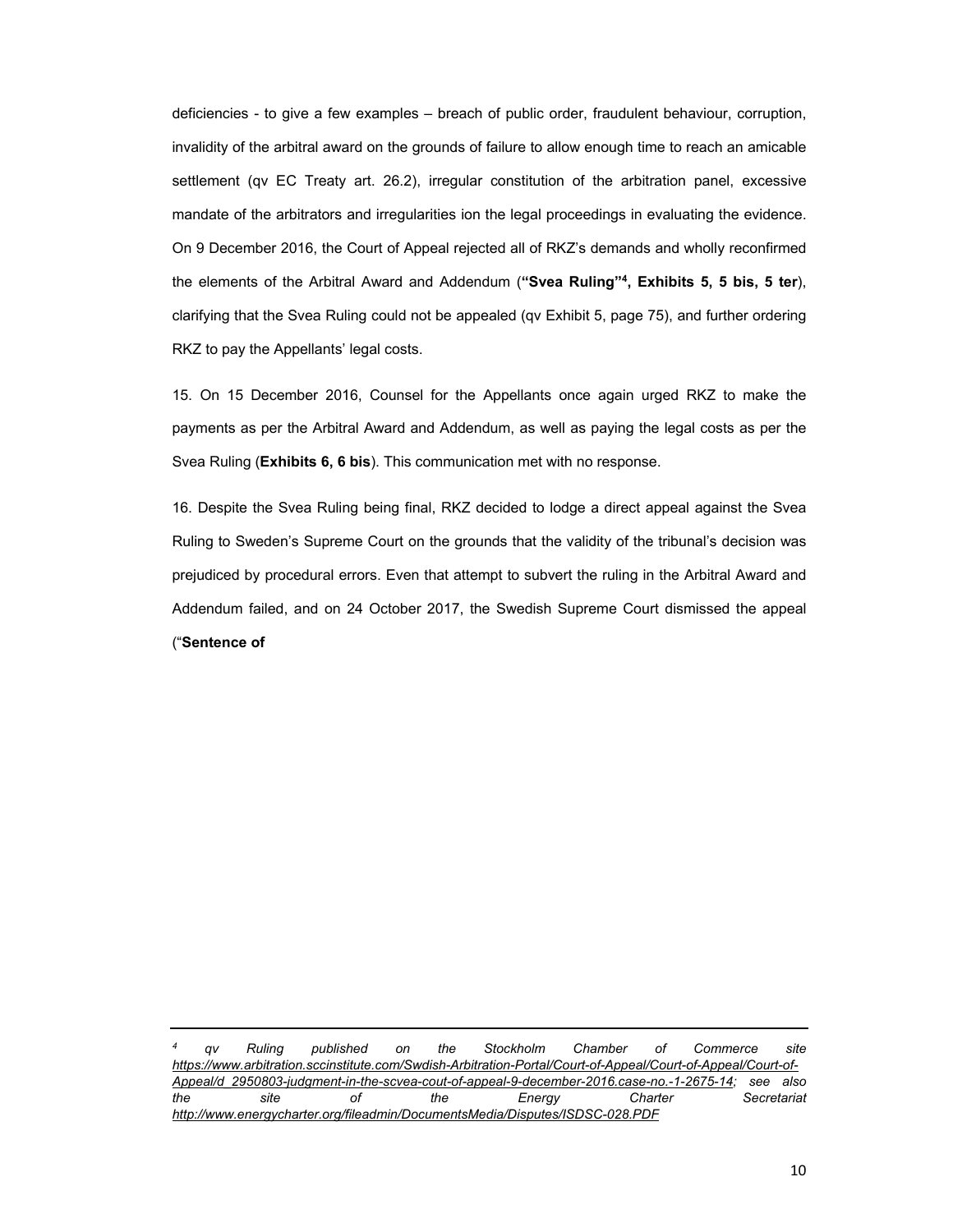## **the Swedish Supreme Court" Exhibits 7, 7 bis, 7 ter**)

17. The Appellants intend to enforce the Arbitral Award and Addendum in Italy, pursuant to art. 839 of the Italian Civil Procedural Code, and if necessary pursuant to the provisions of the New York Convention of 10 June 1958 for the recognition and enforcement of foreign arbitral awards, in that:

\* the Arbitral Award and Addendum are to be deemed foreign awards as the place of arbitration, according to the relevant SCC Regulation, was in Stockholm (Sweden) (qv Exhibit 2 ter, page 21, point 4.2; Exhibit 4 ter, last page);

\* there is no longer any procedural instrument for obtaining a revision of the Arbitral Award and Addendum, which are definitive and can no longer be appealed;

\* the dispute between the Appellants and RKZ was grounded in the provisions of EC Treaty art. 26, ratified by RKZ on 18 October 1995, as well as by the Italian state through Law 415 of 10 November 1997, subsequently withdrawn in 2016, as well as signed by the European Union on 17 December 1994;

\* there was a valid agreement between the Appellants and RKZ regarding arbitration procedure, as per the above-mentioned art. 26 of the EC Treaty;

\* accordingly, as to the arbitration being endorsed by the Italian *lex fori,* the dispute qualified for settlement by arbitration according to Italian law, being an extra-contractual commercial matter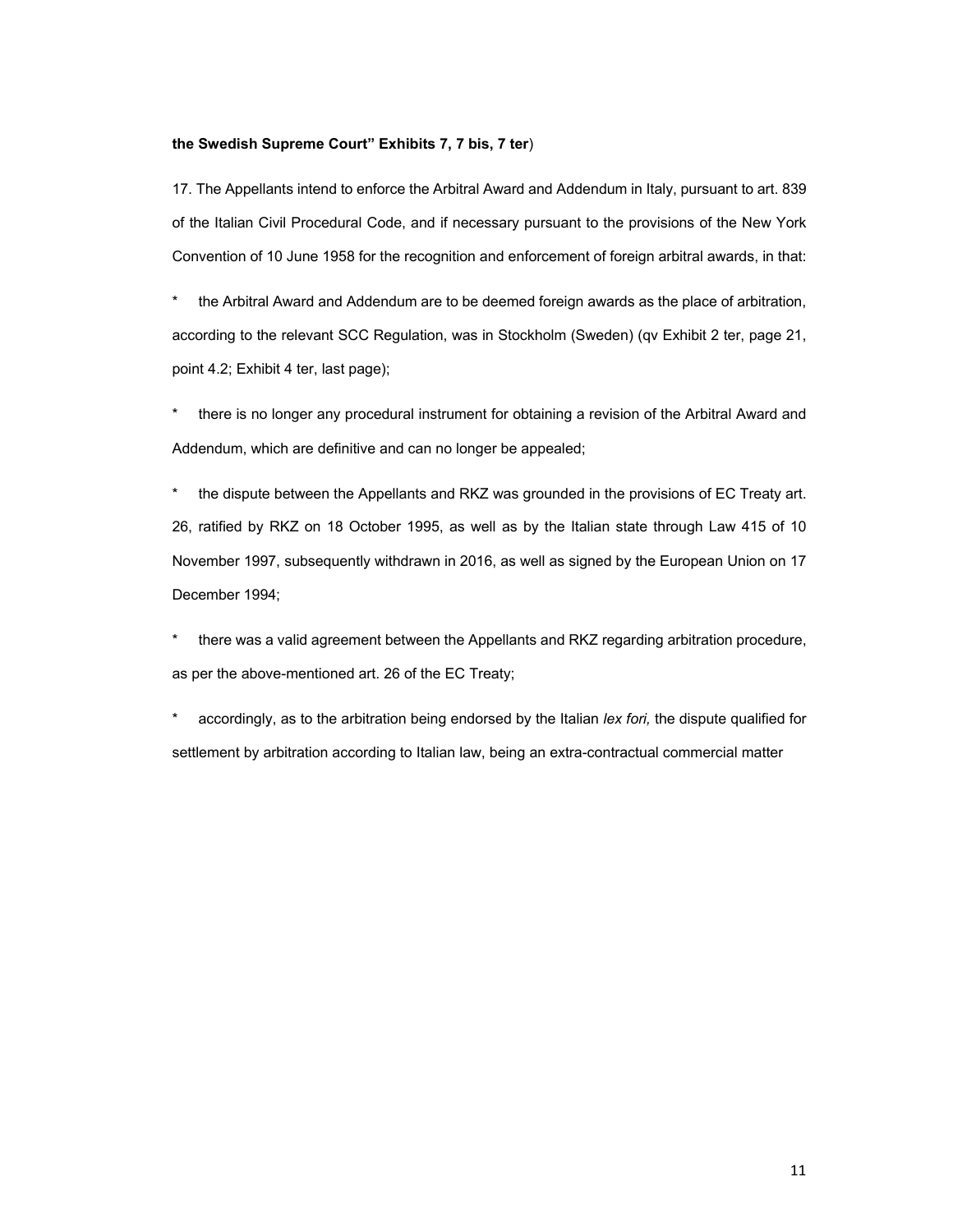which can be referred to arbitration;

- The Final Award and Addendum do not contain any provisions contrary to public order, their object being the payment of sums of money deriving from extra-contractual obligations and compensation for the violation of international treaties and in particular the EC Treaty;
- The Rome Court of Appeal has jurisdiction over the Appeal, pursuant to art. 839.1 of the Italian Civil Procedural Code, being as the party against whom the Appellants have taken action, is not based in Italy.

\*\*\*

Accordingly, Anatolie Stati and Gabriel Stati, Ascom Group S.A. and Terra Raf Trans Traiding Ltd, as above represented, defended and with the address for service as given

## PETITION

the Court is to rule as valid the recognition and executive efficacy in Italy of the Arbitral Award dated 19 December 2013 and the Addendum issued on 17 January 2014, against the Republic of Kazakhstan.

In addition to the special powers of attorney in the proceedings and expenses, the following are also submitted in evidence:

\*\*\*

**Exhibit 1**) Copy of Energy Charter Treaty with signatures

**Exhibit 1bis**) Extract of Energy Charter Treaty (in Italian)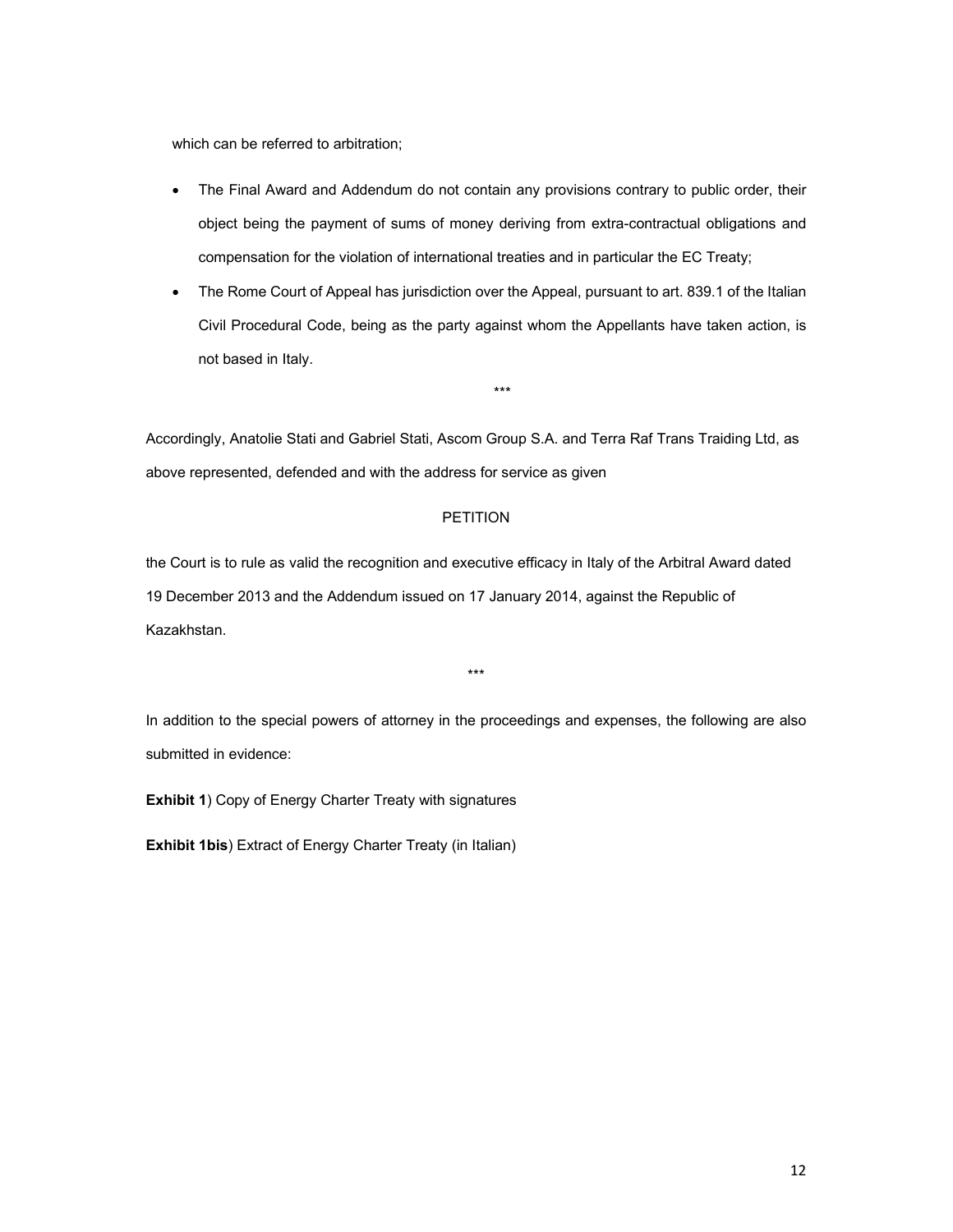**Exhibit 2**) Arbitral Award of 19.12.2013

**Exhibit 2 bis**) Arbitral Award with apostille and Addendum, in certified copy of 13.12.2017 with sworn translation

**Exhibit 2 ter**) Arbitral Award with apostille and Addendum, in certified copy of 13.11.2017 with sworn translation, with further certification by Notary Cortucci of Milan

**Exhibit 3**) Copy of request for payment on 08.01.2014

**Exhibit 3 bis**) Translation of Exhibit 3

**Exhibit 4**) Copy of request for payment on 18.02.2014

**Exhibit 4 bis**) Translation of Exhibit 4

**Exhibit 5**) Svea ruling of 09.02.2016

**Exhibit 5 bis**) English translation of Exhibit 5

**Exhibit 5 ter**) Extract of Italian translation of Exhibit 5 bis

**Exhibit 6**) Copy of request for payment of 15.12.2016

**Exhibit 6 bis**) Translation of Exhibit 6

\*\*\*

Pursuant to Presidential Decree 115 of 30.05.2002, Consolidated Text of Legislation and Regulations relating to Legal Costs, as subsequently amended and supplemented, the present dispute is liable for a unified charge of €98.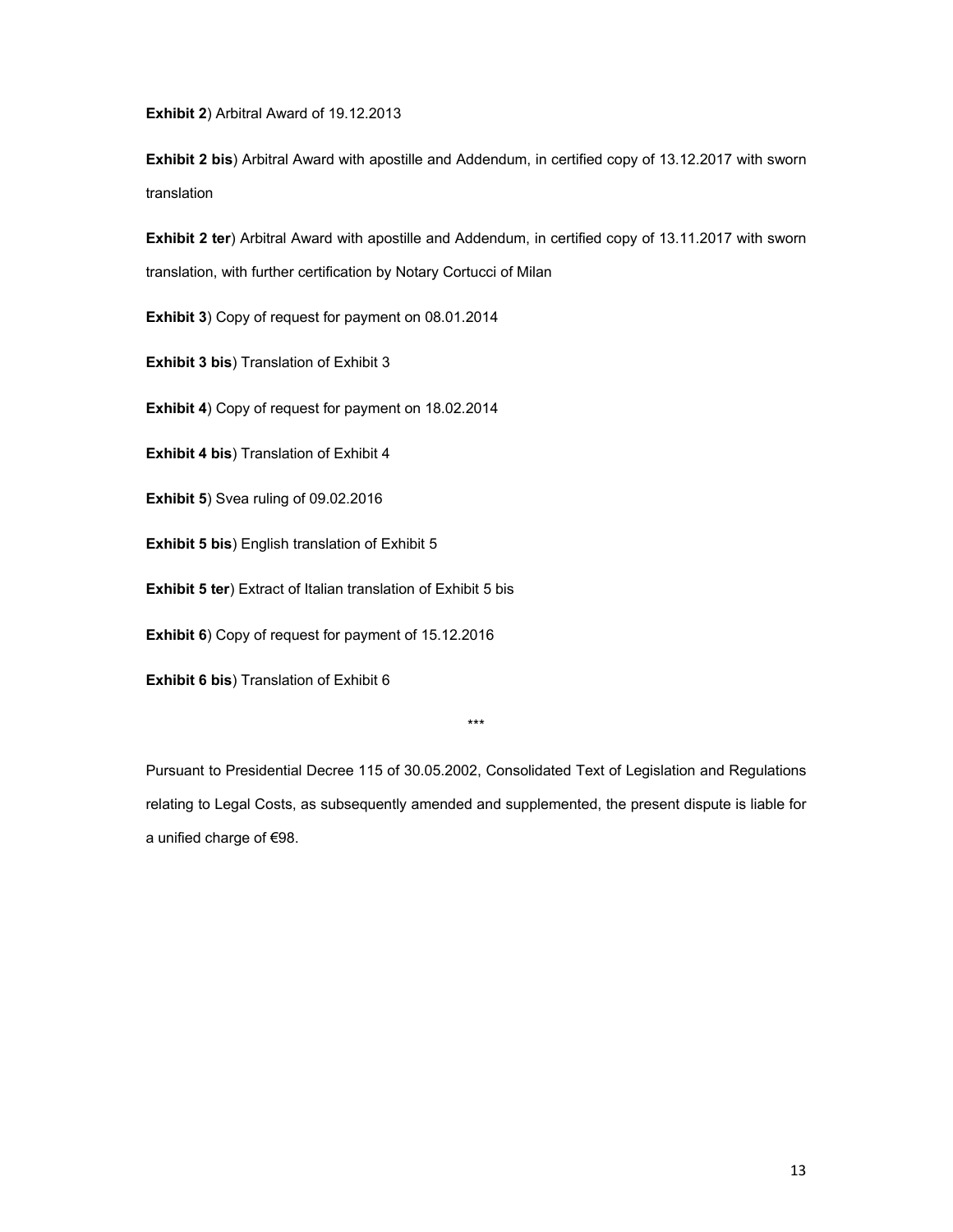\*\*\*

Rome/Milan, 11 December 2017

Avv. Michalangelo Cicogna [*Signature*]

Avv. Silvia Doria [Signature]

Avv. Chiara Caliandro [Signature]

Prof. Raffaella Muroni [Signature]

Avv. Andrew G. Paton [Signature]

[Stamp and Signature: ROME COURT OF APPEAL

DEPOSITED IN CHANCERY

12 December 2017]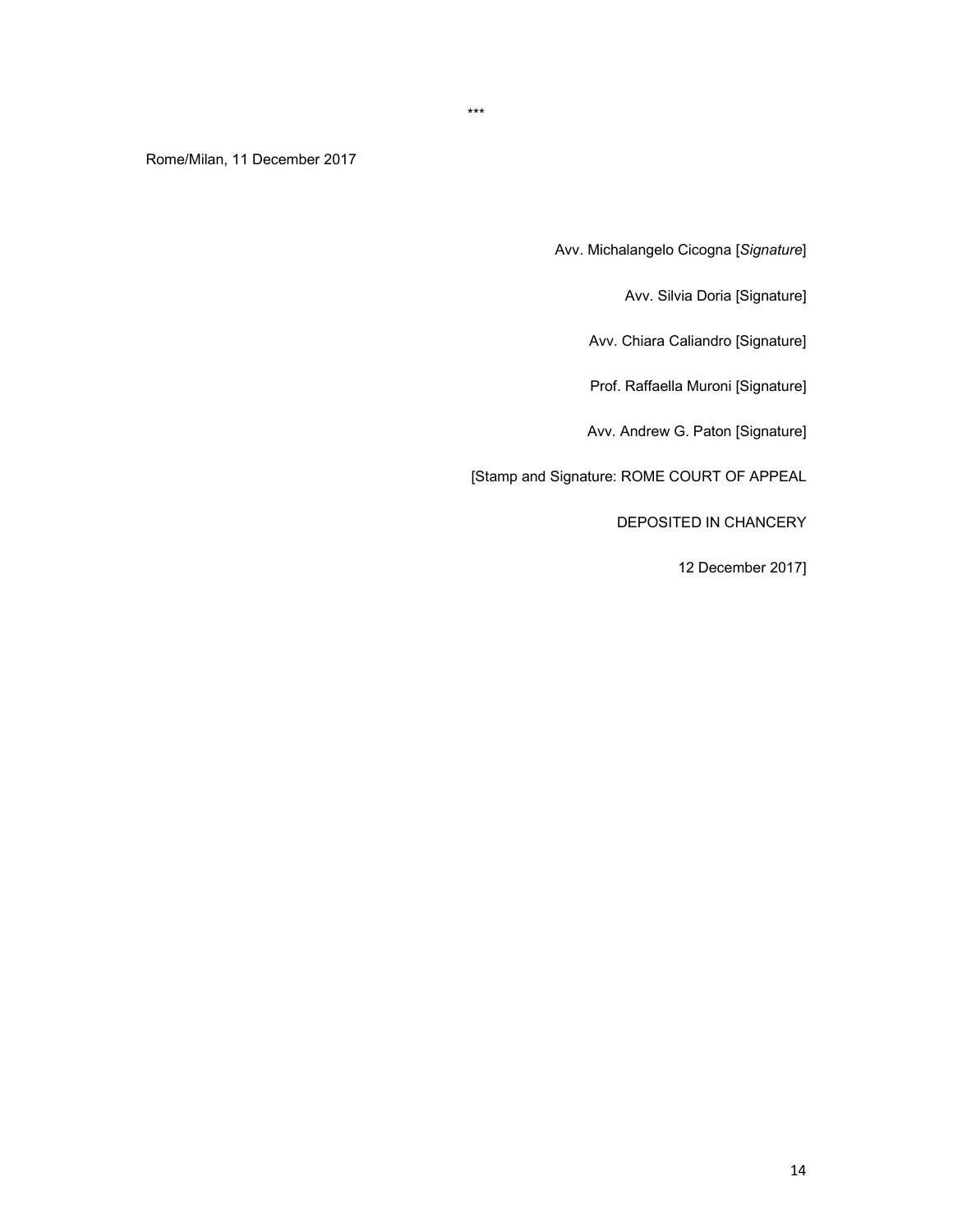#### File 8412/2017

#### Chairman of Civil Section 1

Having seen the implicit referral from the Presiding Judge of the Rome Court of Appeal regarding the ruling of 13.12.2017;

Having read the appeal lodged on 11.12.2017 by **Anatolie Stati on his own behalf and as legal representative of Ascom Group S.A. a company constituted under Moldovan law,** and **Gabriel Stati**, and **Terra Raf Trans Traiding Ltd, a company constituted under the law of Gibraltar and based there, in the person of Anatolie Stati as director**, seeking the declaration of validity within Italy of the arbitration award of 19.12.2013, inclusive of the Addendum of the Stockholm Chamber of Commerce, it falling within the institutions covered by art. 26.4c of the EC Treaty – Energy Charter Treaty, signed by the Republic of Kazakhstan on 17.12.1993 (Exhibit 1 bis);

Having noted that:

the award was made following the hearing with today's appellants and **the Republic of Kazakhstan**;

in making this award the arbitrators determined that the Republic of Kazakhstan should pay the plaintiffs the sum of US\$ 497,685,101 plus interest and procedural incidentals;

the basis for the ruling was the violation by the respondent state of its obligations deriving from the Energy Charter Treaty in relation to the plaintiffs' investments;

the appeal against the award lodged by the Republic of Kazakhstan with the SVEA Court of Appeal in Stockholm was dismissed with the ruling on 9.12.2016 (Exhibits 5 bis and 5 ter) and that even the appeal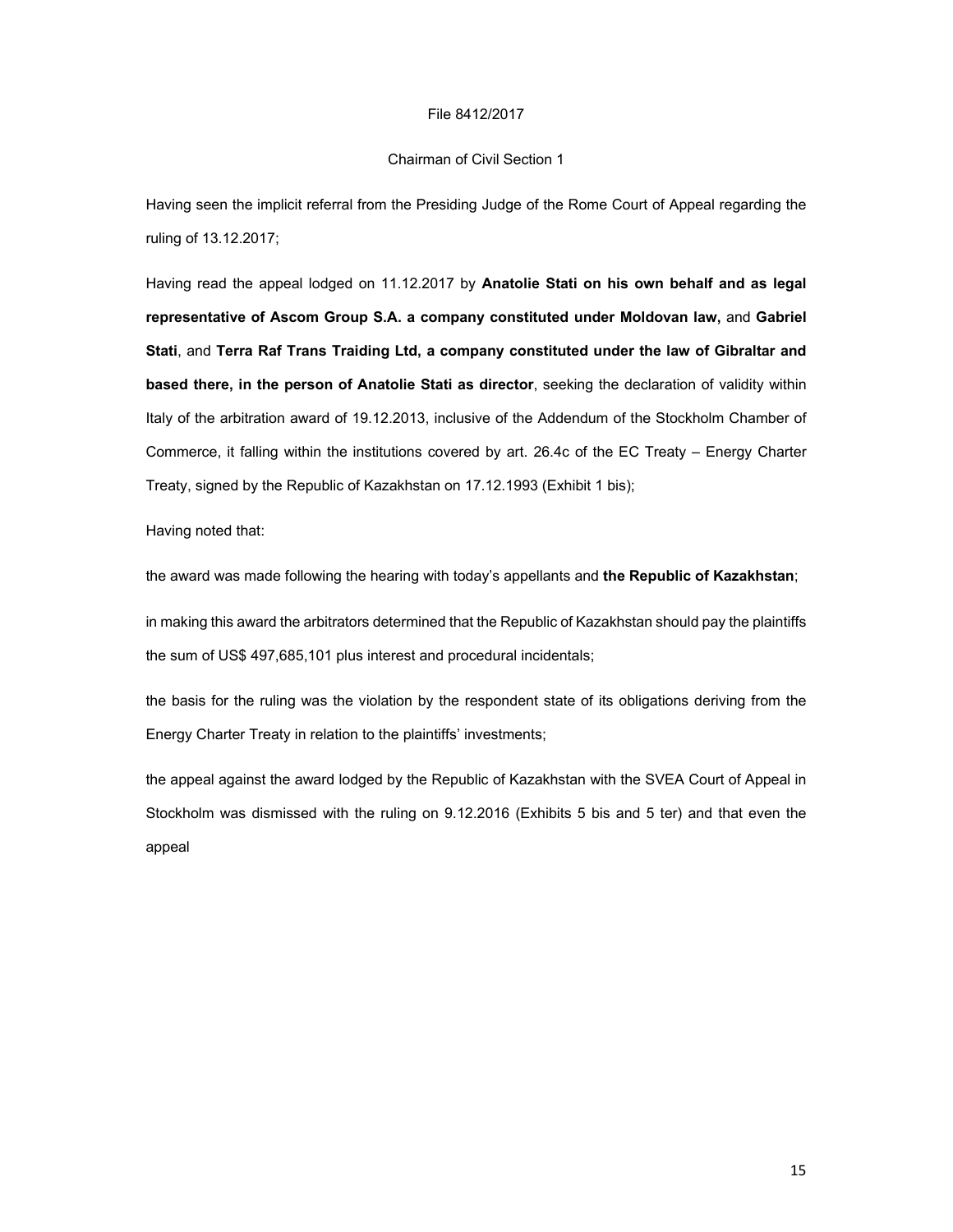on the grounds of serious procedural deficiencies as claimed by the Republic of Kazakhstan was likewise dismissed in the ruling of Sweden's Supreme Court on 24.10.2017 (Exhibit 7 bis);

Having accepted the jurisdiction of the President Judge of the Rome Court of Appeal pursuant to art. 839 paragraph 1 sub-section 2 of the Italian Civil Procedural Code in that all parties to the arbitration are based outside Italy;

Having noted that the award was submitted in the original together with apostille and translation (Exhibit 2 bis);

Deeming nonetheless necessary, for the purposes of a determination on the grounds for the appeal, that certified copies of the SVEA Court of Appeal and Swedish Supreme Court rulings be submitted in evidence, both submitted as simple copies and not signed (apparently not even electronically);

# THEREFORE

Having read art. 839 of the Italian Civil Procedural Code:

invites the appellants to submit an authenticated copy of the ruling of 9.12.2016 issued by the SVEA Court of Appeal in Stockholm, as well as the ruling issued by the Swedish Supreme Court on 24.10.2017 as detailed in the grounds for the appeal; judgment reserved pending outcome.

For publication.

Rome, 23.01.2018

Presiding Judge

Dott. Gianna Maria Zannella

*[Signature]* 

[*Stamp* – Deposited in Chancery

Today 23 January 2018

Court official

Liana de Robertis]

*[Signature]*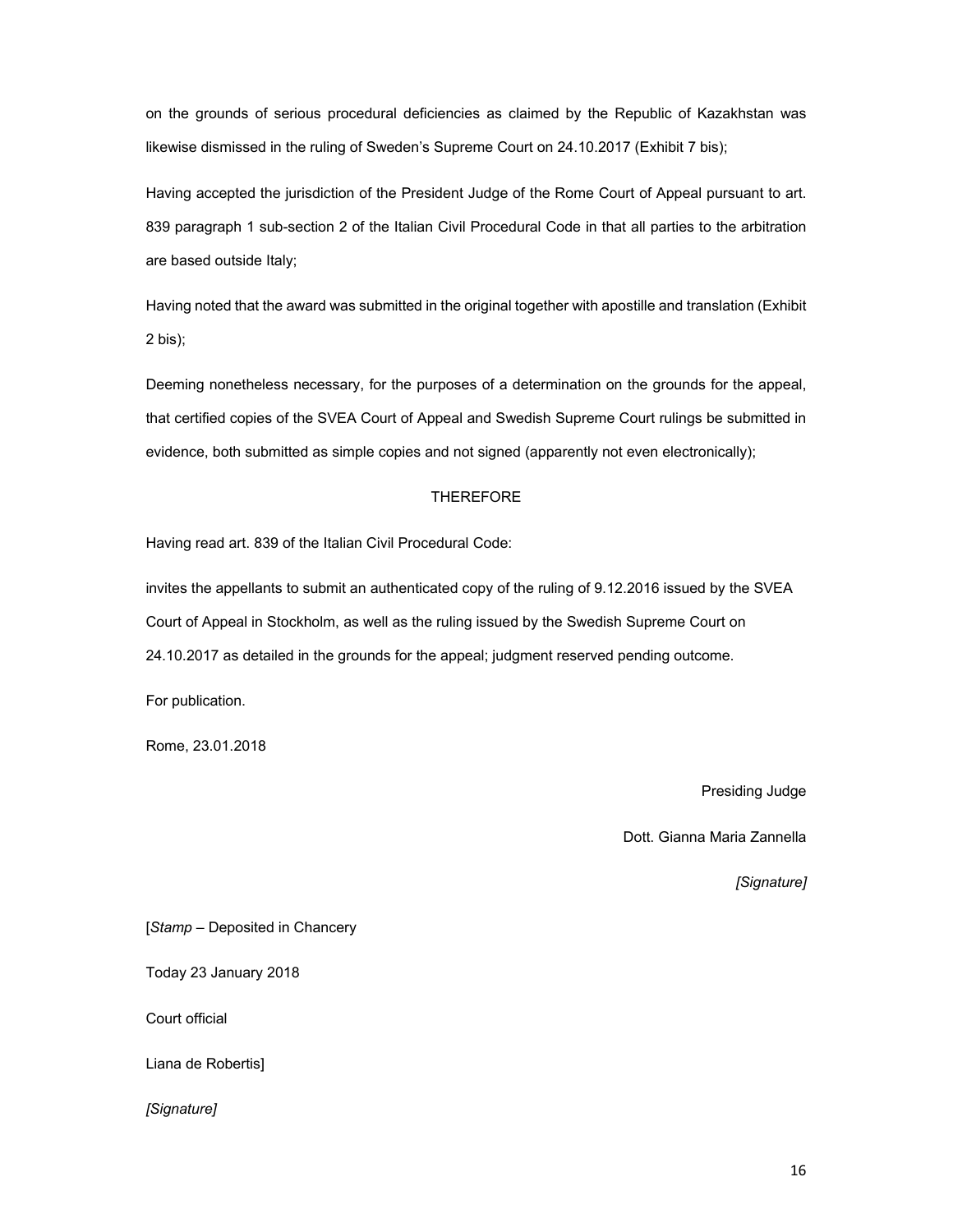[*Stamp* - CR no. 1287/2018 [REP no. 897/2018]

# [*Stamp* - STANDARD COURT FEE]

r.g. file 8412/2017

Chairman of Civil Section 1

Having seen the implicit referral from the Presiding Judge of the Rome Court of Appeal regarding the ruling of 13.12.2017;

Having read the appeal lodged on 11.12.2017 by **Anatolie Stati on his own behalf and as legal representative of Ascom Group S.A. a company constituted under Moldovan law,** and **Gabriel Stati**, and **Terra Raf Trans Traiding Ltd, a company constituted under the law of Gibraltar and based there, in the person of Anatolie Stati as director**, seeking the declaration of validity within Italy of the arbitration award of 19.12.2013, inclusive of the Addendum of the Stockholm Chamber of Commerce, it falling within the institutions covered by art. 26.4c of the EC Treaty – Energy Charter Treaty, signed by the Republic of Kazakhstan on 17.12.1993 (Exhibit 1 bis);

Having noted that:

the award was made following the hearing with today's appellants and **the Republic of Kazakhstan**;

in making this award the arbitrators determined that the Republic of Kazakhstan should pay the plaintiffs the sum of US\$ 497,685,101 plus interest and procedural incidentals;

the basis for the ruling was the violation by the respondent state of its obligations deriving from the Energy Charter Treaty in relation to the plaintiffs' investments;

the appeal against the award lodged by the Republic of Kazakhstan with the SVEA Court of Appeal in Stockholm was dismissed with the ruling on 9.12.2016 (Exhibits 5 bis and 5 ter) and that even the appeal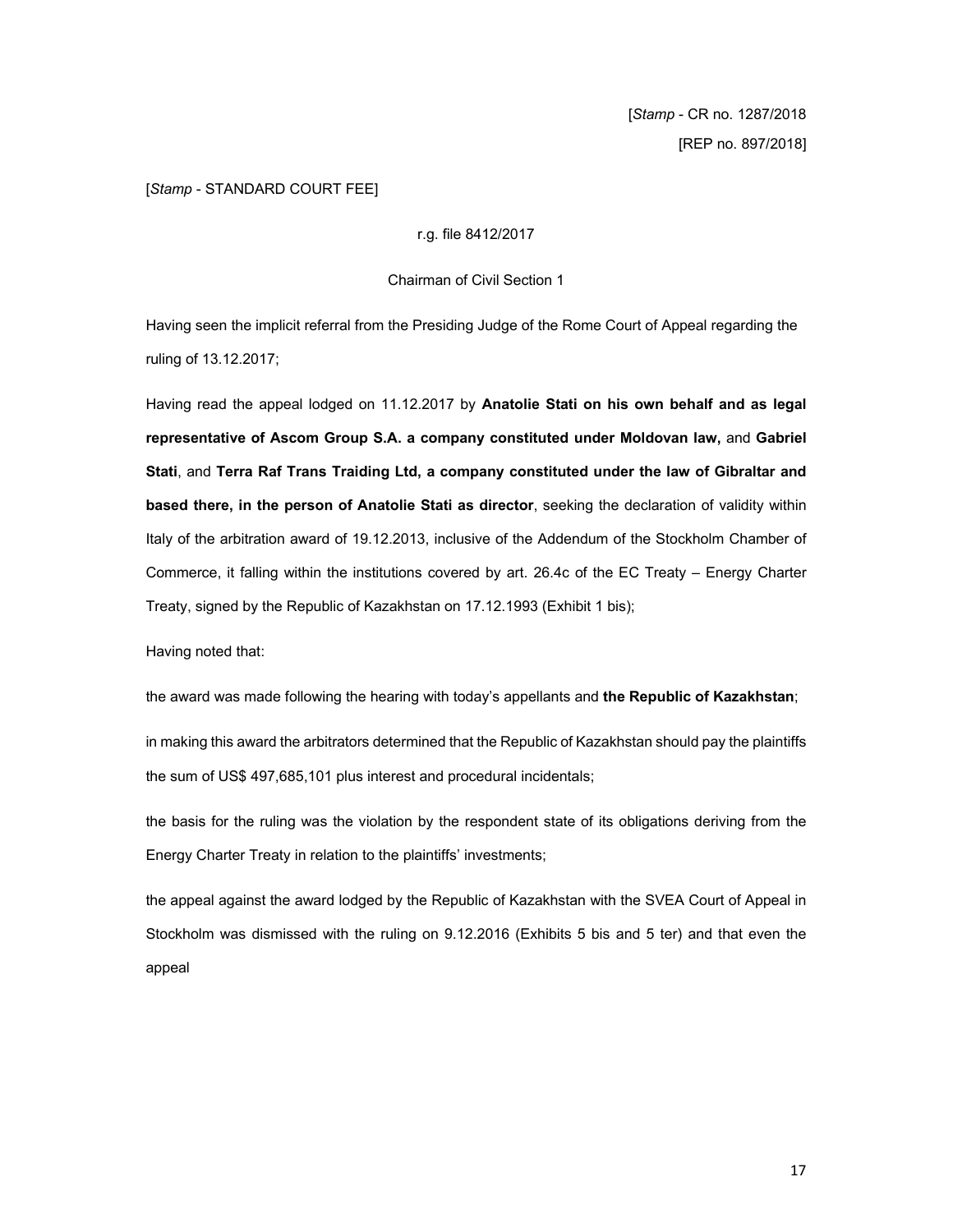on the grounds of serious procedural deficiencies as claimed by the Republic of Kazakhstan was likewise dismissed in the ruling of Sweden's Supreme Court on 24.10.2017 (Exhibit 7 bis);

the award was submitted in the original together with apostille and translation (Exhibit 2 bis);

on 26.01.2018 the appellants submitted authenticated copy both above-mentioned SVEA Court of Appeal ruling and that of the Swedish Supreme Court; in confirmation of the award's validity;

Having accepted the jurisdiction of the President Judge of the Rome Court of Appeal pursuant to art. 839 paragraph 1 sub-section 2 of the Italian Civil Procedural Code in that all parties to the arbitration are based outside Italy;

Deeming that in Italian law the dispute could be resolved through settlement and that the award does not contain any provisions contrary to public order, having ruled on the failure by the Republic of Kazakhstan to fulfil its obligations as per the above-mentioned treaty regarding investments made by the plaintiffs in the energy sector as detailed in the award;

## THEREFORE

Having read art. 839 of the Italian Civil Procedural Code,

Endorses the executive efficacy within Italy of the arbitral award of 19.12.2013, inclusive of the Addendum of 17.01,2014, given in court hearing between today's appellants and the Republic of Kazakhstan, issued by the Institute of Arbitration of the Stockholm Chamber of Commerce, being one of the institutions specified by art. 26.4c of the EC Treaty and signed by the Republic of Kazakhstan on 17.12.1994.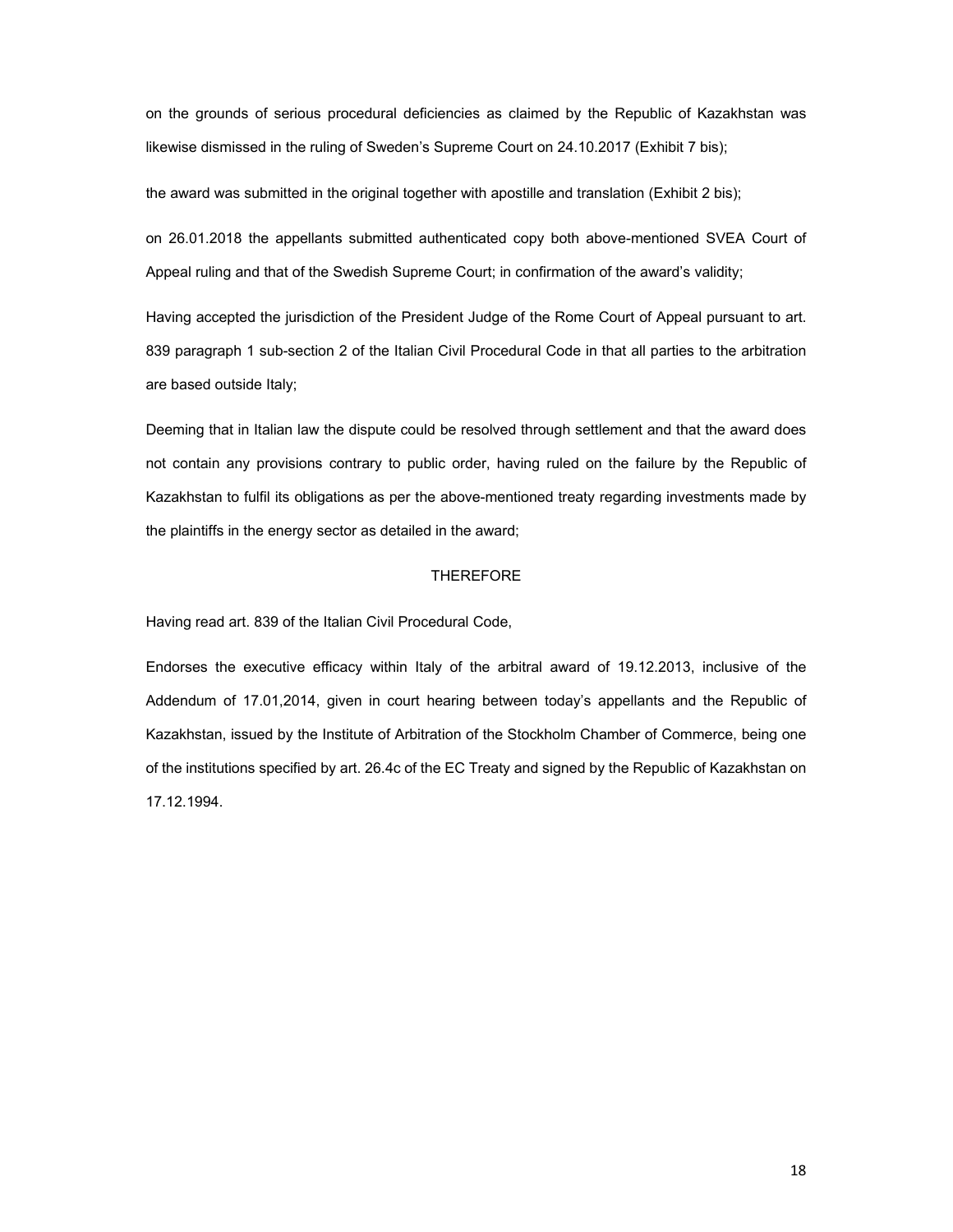For publication.

Rome, 29.01.2018

Presiding Judge Dott. Gianna Maria Zannella *[Signature]* 

*[Stamp* – Deposited in Chancery Today 30 January 2018 Court official Liana de Robertis]

*[Signature]*